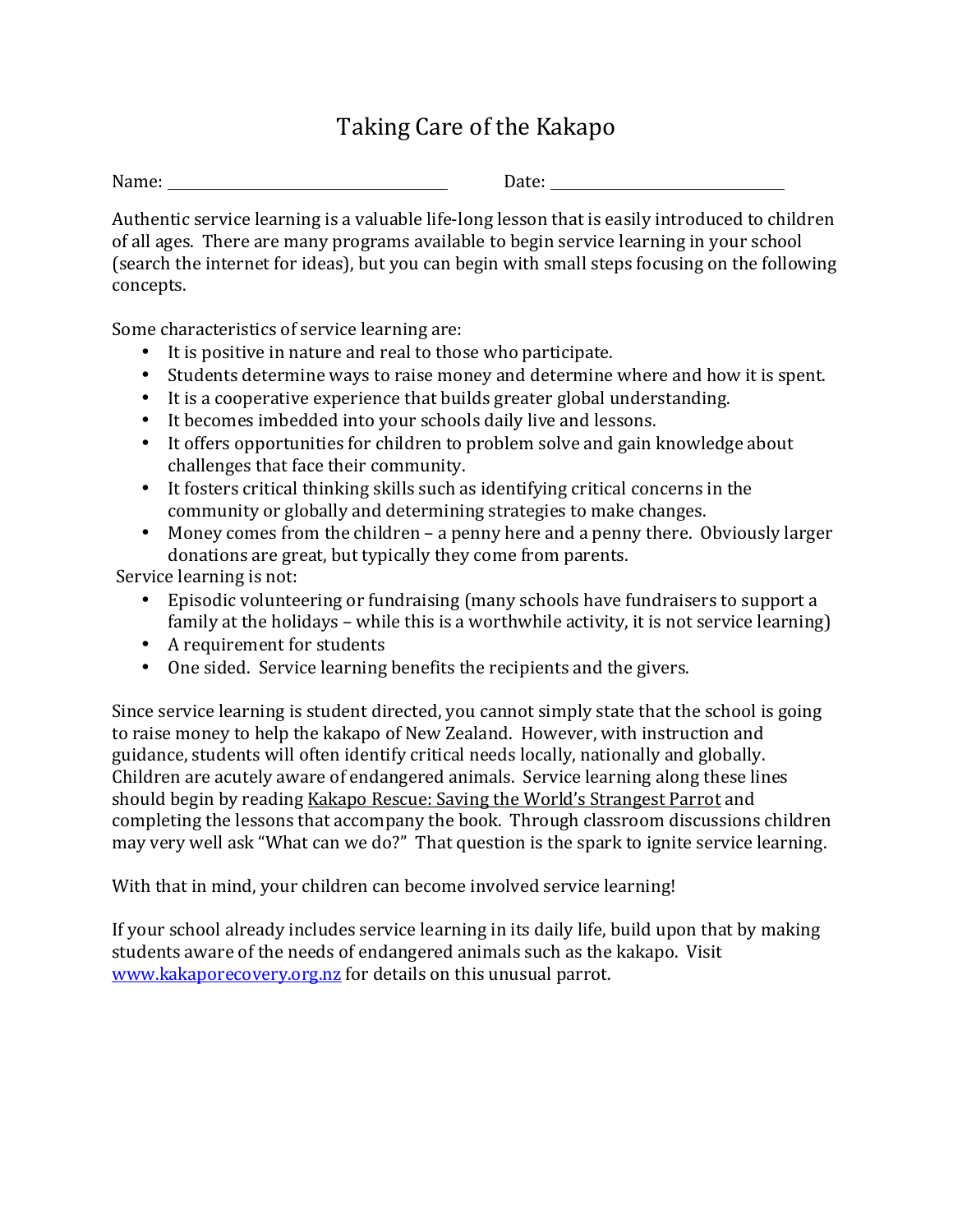## Taking Care of the Kakapo A Service Learning Project

To begin…

- Brainstorm areas of need locally, nationally and globally.
- Post these ideas for all to see daily. They will guide the focus of your funding.

The next step…

- Determine how to collect funds (pennies plus), when to collect, and your accountability methods (accountability methods may be dictated by your school or district). Set a goal for how much you would like to raise.
- Begin collecting money. Students may contribute small amounts of change by choosing to donate money rather than by an extra cookie at lunch. They may earn money by doing small jobs around their house or neighborhood.
- Some students may choose to write letters to local businesses asking for support. Since students are asking, it is student directed! You can use the opportunity to teach students how to write a business letter!
- Begin the selection process for your funds. This, too, is student directed. A small group of student leaders should take on this role. They may be selected by teachers or voted for by peers. Qualities to consider: responsible, compassionate, honest, etc.
- The student leaders should research each potential recipient or recipient program and present this information to the main group. This, too, could involve writing letters or making phone calls. Personal visits by the student leaders and adult supervisor would be appropriate if local organizations are selected.
- Collectively students choose the recipients based upon the knowledge gained from the student leaders. Prominently display the organizations that will receive funds. You may wish to have student leaders create posters with details about each organization.
- Display a large thermometer to share with your school the progress being made raising money.

Once funds are raised…

- Student leaders count money and make sure it is deposited in the bank properly (with teacher guidance).
- Determine how to allocate the funds. Not every penny needs to be donated to one organization, several may be chosen.
- Select a date to present checks to each organization. Perhaps have an assembly to celebrate your progress in service learning and the presentation of checks.

Donate the funds…typically toward the end of the school year

- Students should be involved in all aspects of service learning, including donating the funds.
- Follow the progress and growth of each organization. Stay involved! You will be surprised how this process fuels further involvement of students even at home!